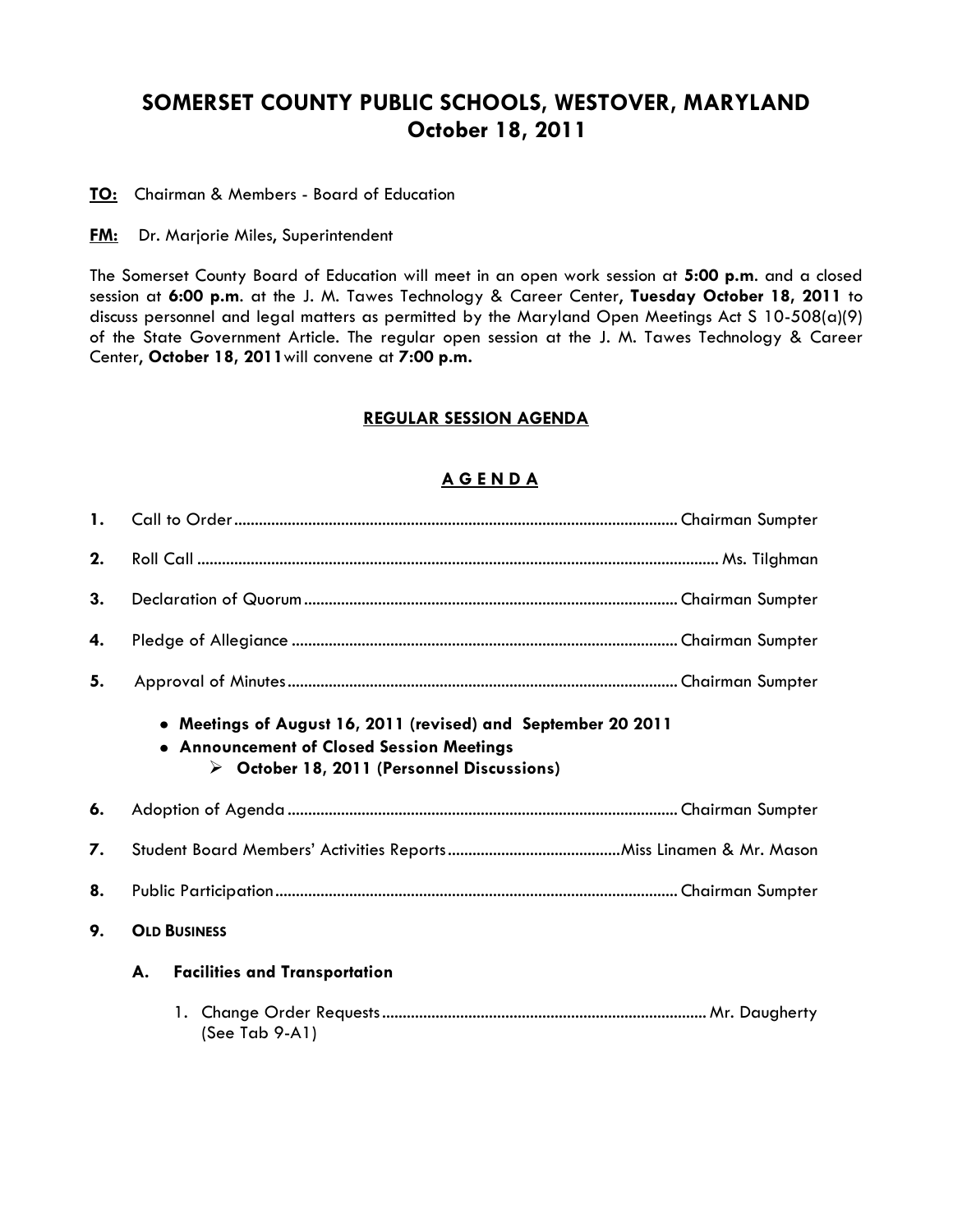## **B. Student Services**

| Student Enrollment/Attendance Eligibility, Student Assignment |  |
|---------------------------------------------------------------|--|
| $(See Tab 9-B1)$                                              |  |

#### **C. Human Resources**

- 1. Policy #700-26, Tuition Reimbursement........................................................................Mr. Lawson (See Tab 9-C1)
- 2. Job Descriptions
	- **Bus Driver Trainer**
	- Job Coach
	- (See Tab 9-C2)

## **10. NEW BUSINESS**

#### **A. Finance**

| (See Tab 10-A1)                               |  |  |  |
|-----------------------------------------------|--|--|--|
| (See Tab 10-A2)                               |  |  |  |
| $(See Tab 10-B)$                              |  |  |  |
| C. Human Resources                            |  |  |  |
| • Assistant Superintendent<br>(See Tab 10-C1) |  |  |  |
| (See Tab 10-C2)                               |  |  |  |
| (See Tab 10-C3)                               |  |  |  |
| (See Tab 10-D)                                |  |  |  |